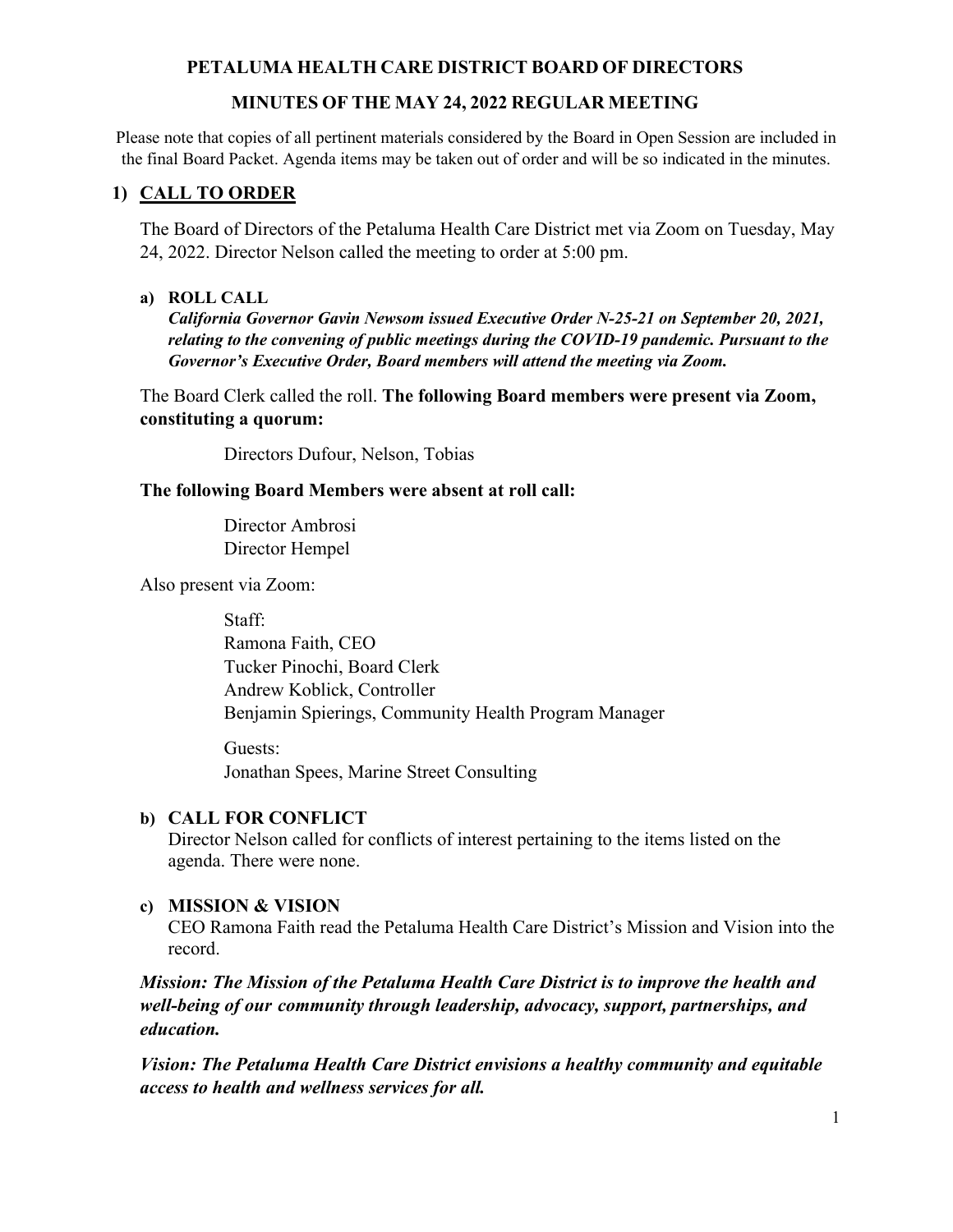# **MINUTES OF THE MAY 24, 2022 REGULAR MEETING**

### **2) CONSENT CALENDAR**

- **a)** Approval of the May 24, 2022 PHCD Board Agenda
- **b)** Approval of the April 20, 2022 PHCD Board Minutes
- **c)** Approval of March 31, 2022 Financial Statements
- **d)** PHCD Res. #4-22: Authorizing Teleconference Meetings

#### **Director Dufour made a motion, seconded by Director Tobias, to approve the items on the Consent Calendar.**

Vote: Ambrosi: Dufour: Y\_ Hempel: \_ Nelson: Y\_ Tobias: Y\_. Consent Calendar items were **approved 3-0, with Directors Ambrosi and Hempel not voting.** 

**Director Hempel joined the meeting at 5:04 PM.** 

#### **3) BOARD COMMENTS**

#### **a) 52 Ways to be a Better Board**

This agenda item was not addressed.

#### **b) Petaluma Valley Hospital: Community Board Update**

Director Tobias shared a brief update on PVH Community Board meetings that have taken place since his last report to the Board. In its last several meetings, the Community Board and Hospital Quality Committee reviewed and approved several hundred pages of policies and procedures for Petaluma Valley and Healdsburg Hospitals (PVH and HDH).

CEO Ramona Faith, member of the Providence Community Benefits Committee for PVH and HDH, reported on the latest activities thereof for the Board. She is currently working with another member of the committee to identify candidates for membership who live in the Petaluma area. Ms. Faith also said that she hopes the Committee will become more involved in determining the investment areas based on the organization's strategic priorities rather than reporting out where investments have been made. Director Tobias returned to his report on the Quality Committee's activities, stating that the Committee was finalizing its work to establish itself and beginning to pivot toward the determination and enforcement of quality parameters for each hospital. He also reported that the Committee introduced the new regional CEO for PVH and HDH, Laureen Driscoll. Finally, the Committee discussed emerging operational trends at PVH that show a return to pre-omicron patient volumes.

#### **4) PUBLIC COMMENTS (Non-Agendized Items)**

Director Nelson asked if there were any members of the public wishing to comment on non-agendized items within the jurisdiction of the District Board of Directors. There were no members of the public present to comment.

#### **5) FINANCIAL SUSTAINABILITY**

#### **a) Business Development Update**

Andrew Koblick, District Controller, introduced Jonathan Spees to provide a business development update.

Mr. Spees gave a brief update on the ongoing exploration of suitable business development opportunities for the district. Discussions with Living unlimited are ongoing according to Mr. Spees, with draft documents to formalize the relationship forthcoming. Once that framework is in place, the District can begin looking for appropriate properties for lease, purchase, and/or development.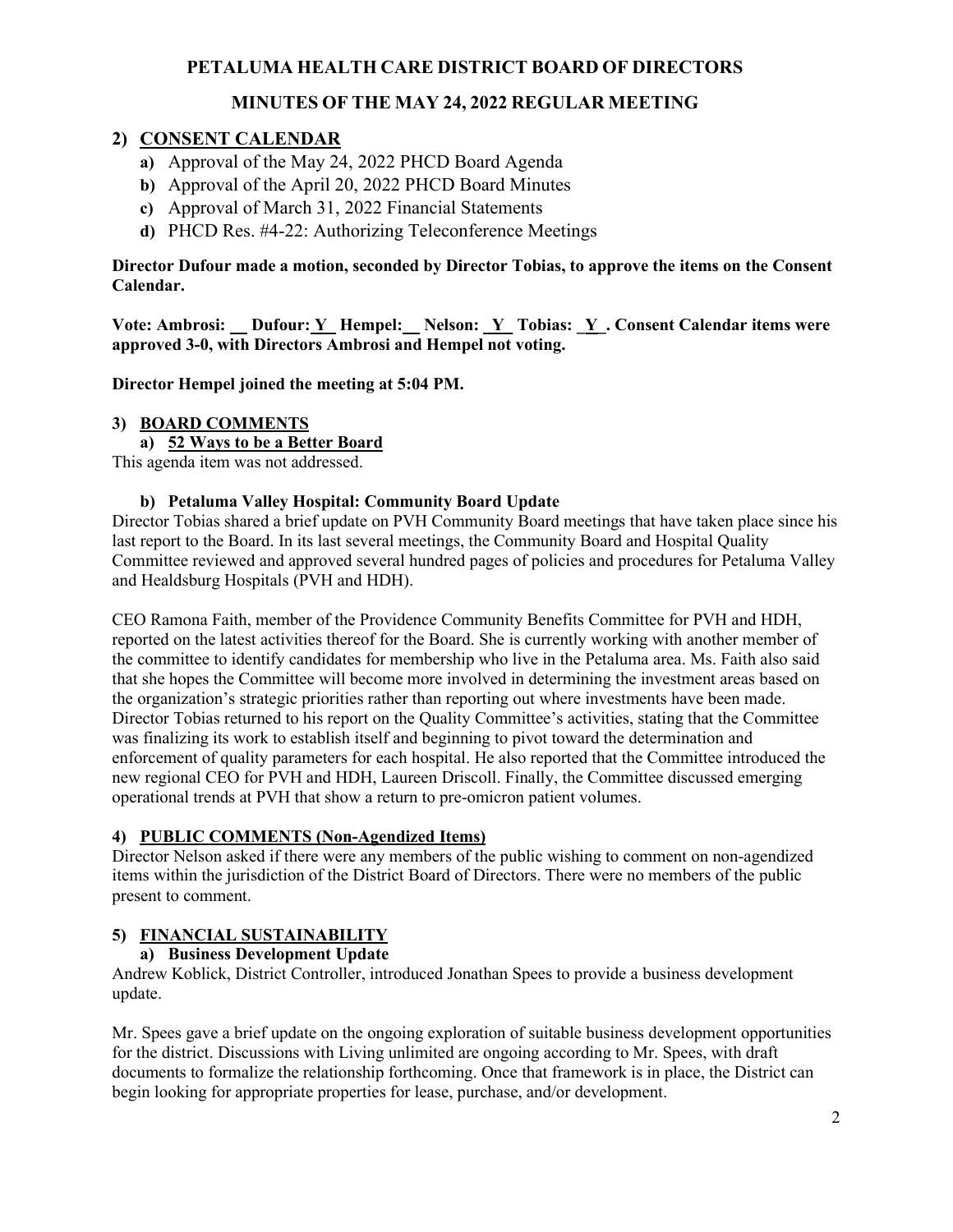**MINUTES OF THE MAY 24, 2022 REGULAR MEETING**

He also shared the status of the District's engagement with First Responder's Resiliency, noting that nothing had changed since his last report to the Board on the matter. This group is working on a business plan which they will share.

Next, he described the latest update on the District's opportunity to develop a built-to-suit multi-specialty clinic in Petaluma, in partnership with a healthcare provider in the area. He reports that the conversation with the provider are on pace, and that the structure of the potential transaction is coming into focus. Moving forward would entail a substantial investment, but Mr. Spees stated that said investment would be likely to generate fair market value ROI for the District. Additionally, the project would align squarely with the District's strategic objectives.

Mr. Spees reported that there had been no progress in discussions with Providence regarding the development of a mental/behavioral health facility on the District's Lynch Creek Parcel. He has been contacted by brokers who hope to purchase the parcel, but continues to wait for an opportunity to generate a sustainable return from this property in alignment with the District's strategic objectives. He said that he will reengage with those brokers who have contacted him to see if they have any actionable ideas for use of the property. He also said that despite the stall in discussions with Providence regarding the Lynch Creek Parcel, he will reiterate that the District would like to partner with them on development of a medical office building on the PVH campus. Finally, Mr. Spees said that the District will continue negotiations with Providence regarding the lease of the Hospice Facility. The District will assess the conditions of the facility, to obtain its own figures for the eventual cost of renovating the building. He said he is also looking into alternative opportunities for the property if the District cannot come to an agreement with Providence for an ongoing lease.

Director Hempel asked Mr. Spees if he was aware of the Healthy Democracy meetings taking place regarding the Fairgrounds, in which ideas for new use of the Petaluma Fairgrounds are being discussed. She said that some of those ideas may be suitable for the Lynch Creek Parcel. She also expressed some skepticism about the viability of First Responder's Resiliency Project as a sustainable investment for the District and said that she would like to see an example of a profitable business model for such a project. She also suggested that Jonathan should reach out to Peggy Flynn, Petaluma City Manager, to discuss her ideas for use of Lynch Creek.

Returning to the discussion about the hospice building lease, Ms. Faith reported that she had met with Laureen Driscoll, the new Regional CEO for Providence. Ms. Faith reported that Ms. Driscoll was surprised to hear that the District was waiting for Providence to substantively respond to its latest communication on a potential business development opportunity..

Director Hempel reported to the Board that SAMHSA just announced a funding opportunity for mental health efforts in case it could be of use in conversations about a behavioral health facility in south Sonoma County. Director Tobias suggested a mixed-use development, e.g. a two story building with commercial development below and a care provider above. Director Hempel affirmed the viability of Director Tobias's idea, with the caveat that many such developments in Petaluma had an empty ground floor.

### **Mr. Spees left the meeting at 5:25 PM.**

**b) FY 2022/2023 Draft Budget**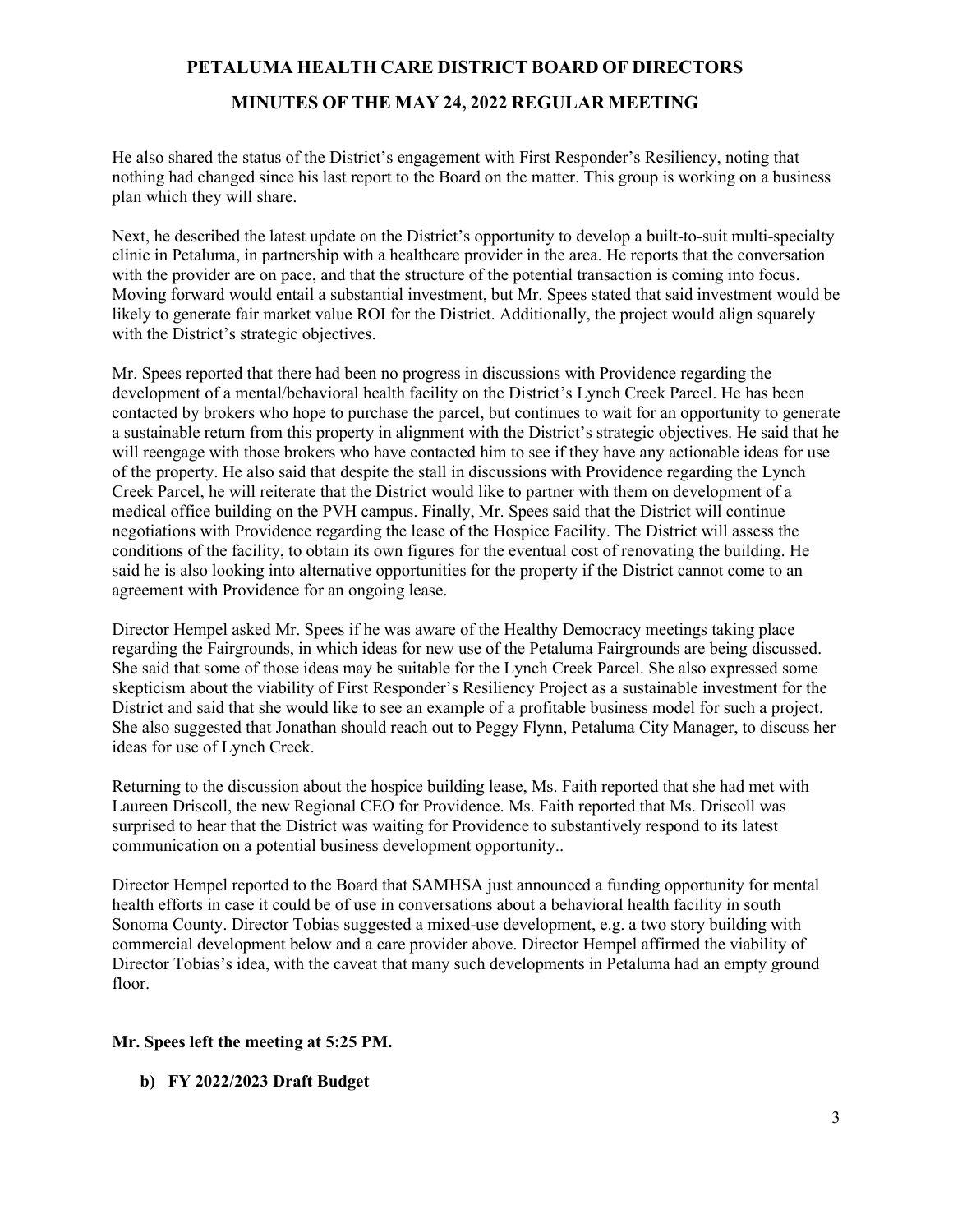# **MINUTES OF THE MAY 24, 2022 REGULAR MEETING**

District Controller Andrew Koblick shared the preliminary draft Budget for FY 2022 / 2023 with the Board of Directors. Mr. Koblick explained each item line by line. Notably, the line item for Blue Zones is yet to be determined, as Mr. Koblick stated that staff was waiting for further direction from the Board on that matter. The draft budget as presented is attached to these minutes.

Director Hempel asked about the fees associated with the 2022 General Election, and what the District would be obliged to spend on the election if only one person presents themselves for the open seat on the Board. Mr. Koblick replied that there would be no election in that case, as the Board's elections policy states that if the number of candidates equals the number of seats up for election, those who presented themselves are appointed to the Board without appearing on the ballot.

. The Board continued discussing the details of the draft budget, with special attention to the potential impact of any investment in the Blue Zones engagement by the District.

Director Tobias informed the Board that they will likely see deficits on the District's budget for a few years, as it continues its pivot from ownership of PVH to its mission to promote community health and wellbeing and create a sustainable financial plan.. He stated that the initial investments in business development that the Board planned to make would likely cause more "sticker shock" than the draft presented today. The Board briefly reviewed other ancillary details on the draft budget before closing the discussion. Ms. Faith and Mr. Koblick will present a final version to the Board at the June meeting of the Board of Directors.

#### **6) PHCD RESOLUTION #5-22: Ordering a General Election to be Held and Requesting Consolidation with the November 8th, 2022 General Election**

The Board Clerk explained the purpose of the resolution, which the county provides to Special Districts as a condition for use of Sonoma County's election infrastructure. Board of Directors President Crista Nelson read the resolution into the record and moved its approval.

**Director Nelson made a motion, seconded by Director Tobias, to approve PHCD Resolution #5-22: Ordering a General Election to be Held and Requesting Consolidation with the November 8th, 2022 General Election.** 

**Vote: Ambrosi: \_ Dufour: Y\_ Hempel: Y\_ Nelson: \_Y\_ Tobias: \_Y\_. The motion was approved 4- 0, with one Director not voting.**

Ms. Faith reminded the Board that Director Ambrosi is not running for reelection. As such, she asked the Directors to please think about potential candidates for the seat, and to refer any interested parties to her for more information about running for a seat as a member of the District Board of Directors. She also reminded the Board that the District would need to notice the public that there is an open seat with no incumbent running to promote greater community engagement with the race as well as to draw out potential candidates who may not have been aware.

Director Hempel requested, through the Chair, that District staff conduct research on other special district's processes for elections, especially as it pertains to the requirement to establish zoned elections per the California Voting Rights Act (CA VRA). Ms. Faith affirmed Director Hempel's request, and noted that staff has reached out to other districts to determine the best approach for ensuring compliance with the latter moving forward. Additionally, the item was agendized and discussed during the February 16<sup>th</sup>, 2022 meeting of the PHCD Board of Directors, by which point staff had begun outreach to other special districts. Ms. Faith noted that the Board had established a subcommittee to work on the establishment of zoned elections for the District after the Board's discussion of the matter in February.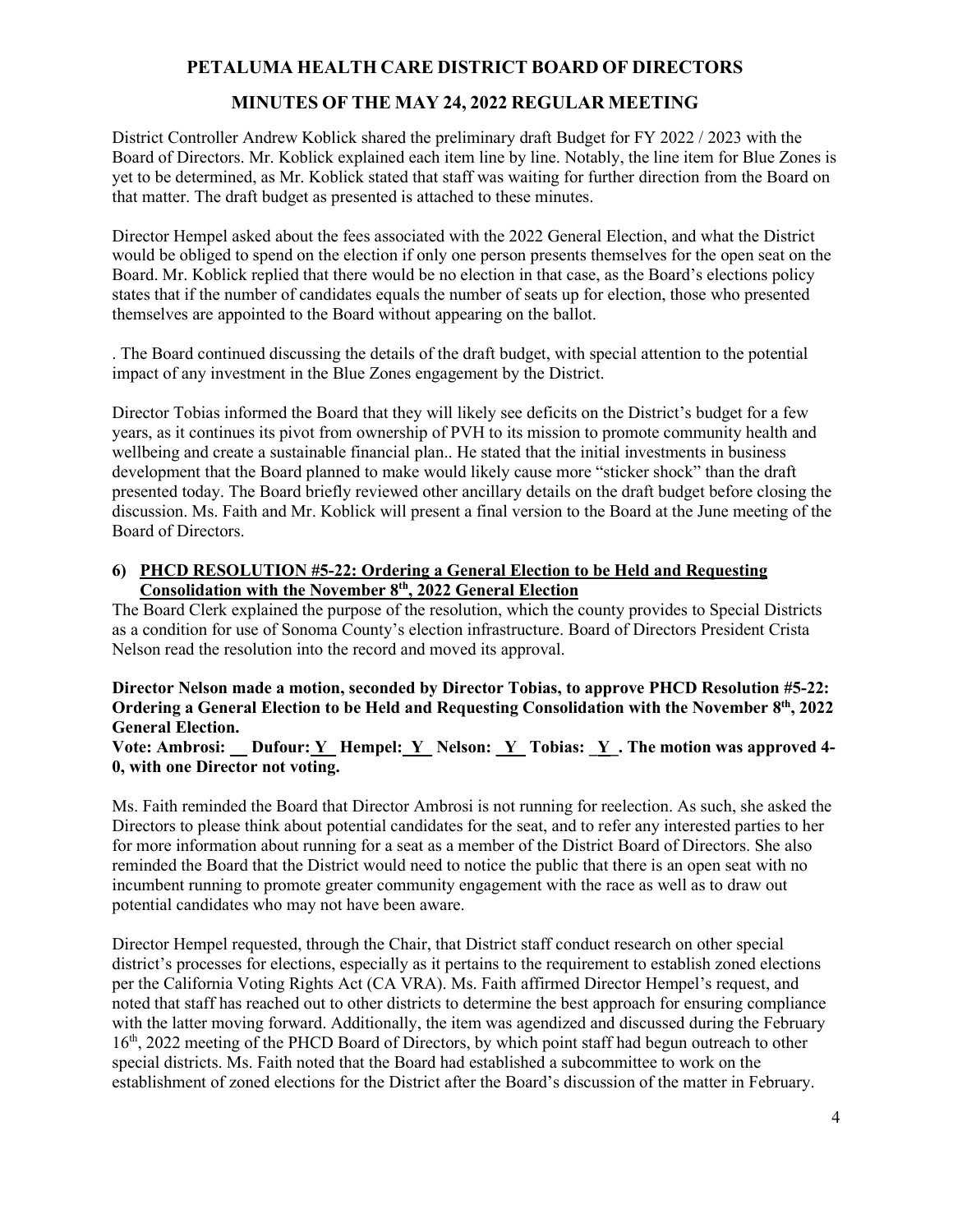### **MINUTES OF THE MAY 24, 2022 REGULAR MEETING**

#### **7) BLUE ZONES ACTIVATE PETALUMA UPDATE**

#### **a) Community Led Presentation Review**

Ms. Faith referred the Board to the slide deck in their board packet, which she, Director Hempel and City Manager Peggy Flynn used to introduce the Blue Zones team to a broad picture of community health and wellbeing in Petaluma. She was pleased to report that Petaluma appears to be ahead of the learning curve as it relates to the foundational concepts of a Blue Zones transformation, i.e. the importance of social determinants of health and the influence of the built environment residents interact with day-to-day.

#### **b) Debrief on 5/18, 5/19 Events**

Ms. Faith told the Board that the previous week's community kickoff event went well, and that she had received positive feedback from community partners who attended. Each Director who was able to attend a meeting during the kickoff briefly shared their thoughts on the event and how it was received by the public in attendance. At the end of that discussion, Ms. Faith reminded the Directors that not only is Blue Zones assessing Petaluma's readiness / suitability, the District and the City of Petaluma are also assessing whether the partnership is good for Petaluma. Director Hempel responded to a question from Director Dufour about the content of the 5/19 Steering Committee meeting. The Blue Zones team debriefed with the Steering Committee about the previous days' events and laid out the path forward for PHCD-Blue Zones partnership for its members.

#### **c) Next Steps**

Ms. Faith described the work that District and Blue Zones staff are doing to close the loop on the May 18<sup>th</sup> and 19<sup>th</sup> events, as well as the work still to be done to move the engagement forward. There will be follow-up conversations with individuals who could not attend but were determined to be crucial stakeholders in their area of expertise. Additionally, the District and Blue Zones will convene a CEO Roundtable to share the potential positive impact of a Blue Zones transformation on local businesses and their employees.

Finally, the District will send out emails to all those who were able to attend an event during the three-day kickoff to tell them what they can do while Blue Zones formulates their final assessment and seek their feedback about the kickoff event. This roadmap will include a guided challenge from Blue Zones that exemplifies the goals of an eventual Blue Zones Transformation project. Director Dufour pointed out that it may be useful to spread the word about our Board meetings, even to the point of sending tailored invites to key individuals, so that community members know they can join a Board meeting to provide their input on the path forward with Blue Zones. Relatedly, Ms. Faith pointed out in the meeting that the Blue Zones team was interested in a follow up conversation with him, given his recent experience working in local schools.

Director Hempel told the Board that Blue Zones leadership will return to Petaluma in August to share the results of their evaluation of the aggregate data that PHCD and the City of Petaluma have shared with them. Tony Buettner, Sr. VP of Business Development and Ben Leedle, CEO will attend the August meeting of the Board of Directors, where they will present more details about the results of the assessment and the potential cost of a transformation project should the community decide to proceed.

#### **d) Funding Strategies**

Director Hempel continued explaining the next steps for the engagement. She reminded the Board of the concrete returns that a Blue Zones transformation can create for local businesses, and that demonstrating their stake in funding a transformation project is relatively straightforward.